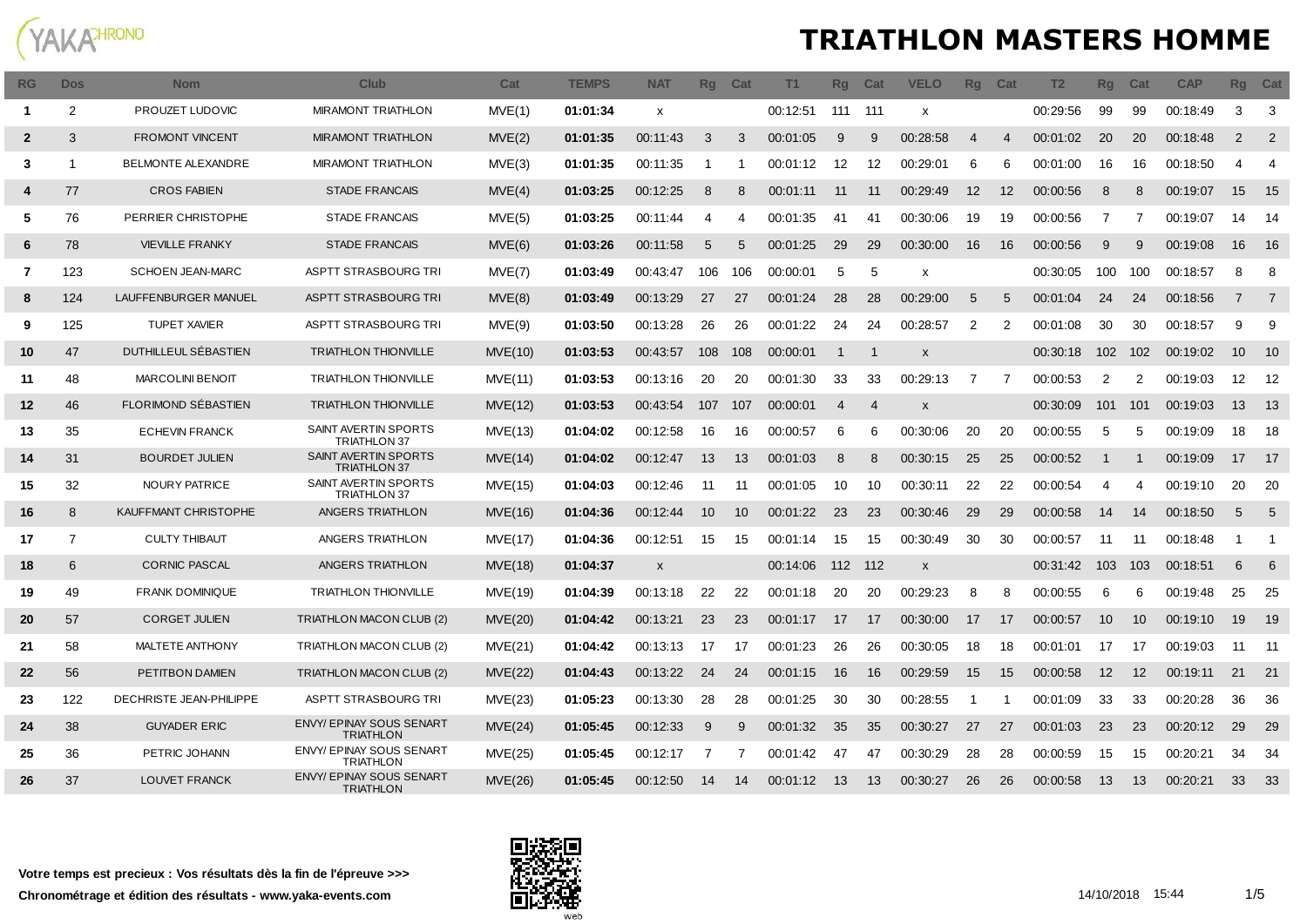

| <b>RG</b> | <b>Dos</b> | <b>Nom</b>                | <b>Club</b>                             | Cat            | <b>TEMPS</b> | <b>NAT</b> | <b>Rg</b> | Cat | T1       | <b>Rg</b>      | Cat | <b>VELO</b>        | <b>Rg</b> | Cat | T <sub>2</sub> | <b>Rq</b> | Cat | <b>CAP</b> | <b>Rg</b> | Cat  |
|-----------|------------|---------------------------|-----------------------------------------|----------------|--------------|------------|-----------|-----|----------|----------------|-----|--------------------|-----------|-----|----------------|-----------|-----|------------|-----------|------|
| 27        | 14         | <b>MASSON BRUNO</b>       | US PALAISEAU TRIATHLON                  | MVE(27)        | 01:06:32     | 00.14.31   | 36        | 36  | 00:01:34 | 37             | 37  | 00.29.43           | 10        | 10  | 00:01:02       | 18        | 18  | 00:19:44   | 24        | 24   |
| 28        | 11         | <b>HERBIN LAURENT</b>     | US PALAISEAU TRIATHLON                  | MVE(28)        | 01:06:32     | 00:14:19   | 32        | 32  | 00:01:39 | 45             | 45  | 00:29:51           | 13        | 13  | 00:01:07       | 28        | 28  | 00:19:38   | 22        | 22   |
| 29        | 12         | LE BIHAN CHRISTOPHE       | US PALAISEAU TRIATHLON                  | MVE(29)        | 01:06:32     | 00:14:47   | 49        | 49  | 00:01:23 | 27             | 27  | 00:29:39           | 9         | 9   | 00:01:02       | 21        | 21  | 00:19:44   | 23        | 23   |
| 30        | 83         | <b>QUINTIN THIERRY</b>    | <b>CAORSAY TRIATHLON</b>                | MVE(30)        | 01:08:53     | 00:14:52   | 51        | 51  | 00:01:48 | 55             | 55  | 00:31:11           | 32        | 32  | 00:01:12       | 41        | 41  | 00:19:53   | 27        | 27   |
| 31        | -81        | PIRES DANIEL              | <b>CAORSAY TRIATHLON</b>                | MVE(31)        | 01:08:53     | 00:14:54   | 52        | 52  | 00:01:48 | 56             | 56  | 00:31:12           | 33        | 33  | 00:01:09       | 35        | 35  | 00:19:54   | 28        | 28   |
| 32        | 82         | <b>MARI FREDERIC</b>      | <b>CAORSAY TRIATHLON</b>                | MVE(32)        | 01:08:54     | 00:14:42   | 43        | 43  | 00:02:00 | 66             | 66  | 00:31:11           | 31        | 31  | 00:01:11       | 40        | 40  | 00:19:53   | 26        | 26   |
| 33        | 21         | <b>CUCHEVAL SAMUEL</b>    | LYS CALAIS TRIATHLON                    | MVE(33)        | 01:09:17     | 00:14:38   | 41        | 41  | 00:01:36 | 43             | 43  | 00:31:41           | 36        | 36  | 00:01:05       | 25        | 25  | 00:20:19   | 31        | 31   |
| 34        | 22         | <b>TEMMERMAN HERVE</b>    | LYS CALAIS TRIATHLON                    | MVE(34)        | 01:09:17     | X          |           |     | 00:16:16 | 113 113        |     | $\pmb{\mathsf{x}}$ |           |     | 00:32:43       | 104       | 104 | 00:20:20   | 32        | 32   |
| 35        | 24         | NIELLEN DAVID             | LYS CALAIS TRIATHLON                    | MVE(35)        | 01:09:17     | 00:14:42   | 42        | 42  | 00:01:38 | 44             | 44  | 00:31:32           | 34        | 34  | 00:01:09       | 34        | 34  | 00:20:18   | 30        | 30   |
| 36        | 187        | <b>GUENIOT CHRISTOPHE</b> | <b>DIJON TRIATHLON</b>                  | MVE(36)        | 01:09:42     | 00:13:24   | 25        | 25  | 00:01:34 | 39             | 39  | 00:31:56           | 37        | 37  | 00:01:06       | 26        | 26  | 00:21:44   | 46        | 46   |
| 37        | 188        | <b>BOCCARD FRANCK</b>     | <b>DIJON TRIATHLON</b>                  | <b>MVE(37)</b> | 01:09:42     | 00:13:15   | 19        | 19  | 00:01:31 | 34             | 34  | 00:32:06           | 41        | -41 | 00:01:09       | 32        | 32  | 00:21:45   | 50        | 50   |
| 38        | 186        | <b>AGUIRRE STEPHANE</b>   | <b>DIJON TRIATHLON</b>                  | MVE(38)        | 01:09:43     | 00:46:52   | 109       | 109 | 00:00:01 | $\overline{2}$ | 2   | X                  |           |     | 00:33:01       | 105       | 105 | 00:21:45   | 49        | 49   |
| 39        | 13         | MONTOURCY LUDOVIC         | US PALAISEAU TRIATHLON                  | MVE(39)        | 01:09:48     | 00:14:34   | 39        | 39  | 00:01:19 | 21             | 21  | 00:29:55           | 14        | 14  | 00:01:02       | 22        | 22  | 00:23:01   | 69        | 69   |
| 40        | 101        | <b>JOLIVOT SÉBASTIEN</b>  | <b>CREUSOT TRIATHLON</b>                | MVE(40)        | 01:10:10     | 00:15:08   | 58        | 58  | 00:02:29 | 92             | 92  | 00:30:12           | 23        | 23  | 00:01:09       | 36        | 36  | 00:21:13   | 42        | 42   |
| 41        | 102        | LANDRE SÉBASTIEN          | <b>CREUSOT TRIATHLON</b>                | MVE(41)        | 01:10:11     | 00:15:08   | 60        | 60  | 00:02:27 | 89             | 89  | 00:30:13           | 24        | 24  | 00:01:10       | 39        | 39  | 00:21:16   | 43        | 43   |
| 42        | 103        | <b>GILARES OLIVIER</b>    | <b>CREUSOT TRIATHLON</b>                | MVE(42)        | 01:10:11     | 00:15:09   | 61        | 61  | 00:02:31 | 96             | 96  | 00:30:09           | 21        | 21  | 00:01:10       | 38        | 38  | 00:21:16   | 44        | 44   |
| 43        | 87         | POULIQUEN OLIVIER         | MASTRIA 53                              | MVE(43)        | 01:11:15     | 00:15:37   | 75        | 75  | 00:01:52 | 60             | 60  | 00:32:00           | 39        | 39  | 00:01:19       | 49        | 49  | 00:20:30   | 38        | 38   |
| 44        | 86         | GALLOYER SÉBASTIEN        | MASTRIA 53                              | MVE(44)        | 01:11:15     | 00:14:19   | 30        | 30  | 00:02:29 | 93             | 93  | 00:32:45           | 46        | 46  | 00:01:18       | 48        | 48  | 00:20:27   | 35        | 35   |
| 45        | 90         | <b>GEFFROY MATHIEU</b>    | MASTRIA 53                              | MVE(45)        | 01:11:15     | 00:14:19   | 29        | 29  | 00:02:29 | 94             | 94  | 00:32:42           | 45        | 45  | 00:01:18       | 47        | 47  | 00:20:30   | 37        | -37  |
| 46        | 23         | POUTRAIN KELLIG           | LYS CALAIS TRIATHLON                    | MVE(46)        | 01:12:33     | 00:14:44   | 45        | 45  | 00:01:33 | 36             | 36  | 00.31:40           | 35        | 35  | 00:01:06       | 27        | 27  | 00:23:33   | 77        | - 77 |
| 47        | 97         | LOUIS YVES                | <b>BESANCON TRIATHLON</b>               | MVE(47)        | 01:12:34     | 00:15:14   | 65        | 65  | 00:02:17 | 81             | 81  | 00:31:59           | 38        | 38  | 00:01:24       | 60        | 60  | 00:21:44   | 48        | 48   |
| 48        | 100        | PACCARD DAVID             | <b>BESANCON TRIATHLON</b>               | MVE(48)        | 01:12:34     | 00:15:12   | 64        | 64  | 00:02:09 | 74             | 74  | 00:32:06           | 42        | 42  | 00:01:25       | 65        | 65  | 00:21:44   | 47        | 47   |
| 49        | 99         | CHARBONNET STÉPHANE       | <b>BESANCON TRIATHLON</b>               | MVE(49)        | 01:12:34     | 00:15:16   | 66        | 66  | 00:01:43 | 50             | 50  | 00:32:33           | 43        | 43  | 00:01:22       | 51        | 51  | 00:21:44   | 45        | 45   |
| 50        | 120        | <b>CHAZARENC REMI</b>     | CHESSY TRIATHLON VAL D<br><b>EUROPE</b> | MVE(50)        | 01:13:42     | 00:15:02   | 57        | 57  | 00:01:48 | 58             | 58  | 00:33:29           | 59        | 59  | 00:01:24       | 61        | 61  | 00:22:02   | 53        | 53   |
| 51        | 116        | <b>DELUBRIAT FRANCK</b>   | CHESSY TRIATHLON VAL D<br><b>EUROPE</b> | MVE(51)        | 01:13:42     | 00:15:09   | 62        | 62  | 00:01:42 | 48             | 48  | 00:33:21           | 54        | 54  | 00:01:29       | 76        | 76  | 00:22:03   | 54        | 54   |
| 52        | 119        | <b>MACE OLIVIER</b>       | CHESSY TRIATHLON VAL D<br><b>EUROPE</b> | MVE(52)        | 01:13:42     | 00:14:54   | 53        | 53  | 00:01:58 | 64             | 64  | 00:33:25           | 57        | 57  | 00:01:28       | 71        | 71  | 00:21:59   | 51        | 51   |

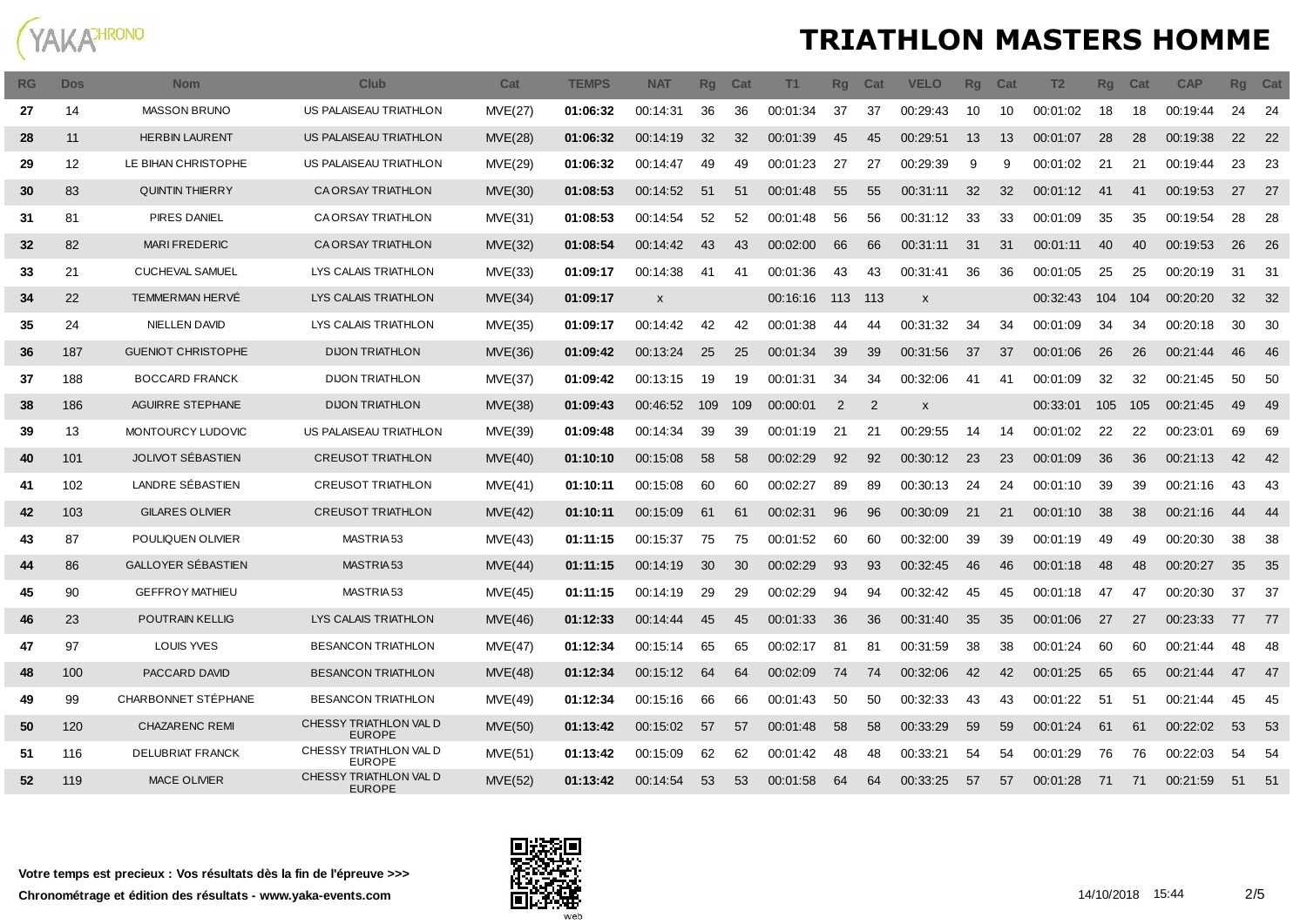

| <b>RG</b> | <b>Dos</b> | <b>Nom</b>                 | <b>Club</b>                                  | Cat            | <b>TEMPS</b> | <b>NAT</b> | <b>Rg</b> | Cat | T1       | <b>Rg</b> | Cat | <b>VELO</b> | <b>Rg</b> | Cat | T <sub>2</sub> | <b>Rq</b> | Cat | <b>CAP</b> | <b>Rg</b> | Cat  |
|-----------|------------|----------------------------|----------------------------------------------|----------------|--------------|------------|-----------|-----|----------|-----------|-----|-------------|-----------|-----|----------------|-----------|-----|------------|-----------|------|
| 53        | 136        | TAJIRI FRANCK              | ATHLETIC CLUB BOULOGNE<br><b>BILLANCOURT</b> | MVE(53)        | 01:14:24     | 00:14:50   | 50        | 50  | 00:02:38 | 102       | 102 | 00:33:25    | 56        | 56  | 00:01:23       | 55        | 55  | 00:22:11   | 57        | 57   |
| 54        | 138        | ETCHEPARE BRUNO            | ATHLETIC CLUB BOULOGNE<br><b>BILLANCOURT</b> | MVE(54)        | 01:14:25     | 00:15:16   | 67        | 67  | 00:02:30 | 95        | 95  | 00:33:14    | 53        | 53  | 00:01:25       | 63        | 63  | 00:22:04   | 55        | 55   |
| 55        | 140        | LEFANT JULIEN              | ATHLETIC CLUB BOULOGNE<br><b>BILLANCOURT</b> | MVE(55)        | 01:14:25     | 00:15:18   | 69        | 69  | 00:02:15 | 79        | 79  | 00:33:23    | 55        | 55  | 00:01:24       | 58        | 58  | 00:22:08   | 56        | 56   |
| 56        | 88         | <b>SOCHON SAMUEL</b>       | MASTRIA 53                                   | <b>MVE(56)</b> | 01:14:37     | 00:15:37   | 76        | 76  | 00:01:53 | 62        | 62  | 00:32:01    | 40        | 40  | 00:01:17       | 46        | 46  | 00:23:51   | 85        | 85   |
| 57        | 89         | DURAND PASCAL              | MASTRIA 53                                   | MVE(57)        | 01:14:37     | 00:14:22   | 34        | 34  | 00:02:38 | 101       | 101 | 00:32:34    | 44        | 44  | 00:01:17       | 45        | 45  | 00:23:50   | 84        | 84   |
| 59        | 18         | <b>NOEL LAURENT</b>        | <b>C.R.V. LYON TRIATHLON</b>                 | MVE(59)        | 01:14:43     | 00:14:20   | 33        | 33  | 00:01:54 | 63        | 63  | 00:34:13    | 70        | 70  | 00:01:26       | 68        | 68  | 00:22:52   | 63        | 63   |
| 58        | 17         | LEVISTRE ERIC              | <b>C.R.V. LYON TRIATHLON</b>                 | <b>MVE(58)</b> | 01:14:43     | 00:14:23   | 35        | 35  | 00:01:42 | 49        | 49  | 00:34:19    | 73        | 73  | 00:01:31       | 79        | 79  | 00:22:51   | 61        | 61   |
| 60        | 19         | <b>CHARNAL EMMANUEL</b>    | <b>C.R.V. LYON TRIATHLON</b>                 | MVE(60)        | 01:14:43     | 00:14:56   | 55        | 55  | 00:01:20 | 22        | 22  | 00:34:10    | 68        | 68  | 00:01:26       | 66        | 66  | 00:22:53   | 64        | 64   |
| 61        | 16         | ROGER EMMANUEL             | C.R.V. LYON TRIATHLON                        | MVE(61)        | 01:14:43     | 00:14:32   | 38        | 38  | 00:01:45 | 52        | 52  | 00:34:07    | 67        | 67  | 00:01:30       | 78        | 78  | 00:22:52   | 62        | 62   |
| 62        | 139        | <b>CLINCHAMPS FRANCK</b>   | ATHLETIC CLUB BOULOGNE<br><b>BILLANCOURT</b> | MVE(62)        | 01:15:19     | 00:15:26   | 71        | 71  | 00:02:32 | 98        | 98  | 00:32:58    | 47        | 47  | 00:01:26       | 67        | 67  | 00:23:00   | 68        | 68   |
| 63        | 117        | <b>CANCIANI BRUNO</b>      | CHESSY TRIATHLON VAL D<br><b>EUROPE</b>      | MVE(63)        | 01:15:41     | 00:15:08   | 59        | 59  | 00:01:34 | 38        | 38  | 00:33:29    | 60        | 60  | 00:01:13       | 42        | 42  | 00:24:20   | 91        | -91  |
| 64        | 70         | POIRIEZ GILLES             | TRIVAL DE GRAY                               | MVE(64)        | 01:15:50     | 00:16:11   | 85        | 85  | 00:01:35 | 42        | 42  | 00:33:41    | 63        | 63  | 00:01:07       | 29        | 29  | 00:23:19   | 75        | 75   |
| 65        | 66         | <b>MONOT SEBASTIEN</b>     | TRIVAL DE GRAY                               | MVE(65)        | 01:15:50     | 00:16:03   | 80        | 80  | 00:01:22 | 25        | 25  | 00:34:01    | 66        | 66  | 00:01:08       | 31        | 31  | 00:23:20   | 76        | 76   |
| 66        | 69         | <b>EJUPIAIME</b>           | TRIVAL DE GRAY                               | <b>MVE(66)</b> | 01:15:50     | 00:16:05   | 81        | 81  | 00:01:35 | 40        | 40  | 00:33:52    | 64        | 64  | 00:01:10       | 37        | 37  | 00:23:12   | 74        | -74  |
| 67        | 68         | <b>FARIELLO THOMAS</b>     | TRIVAL DE GRAY                               | <b>MVE(67)</b> | 01:15:51     | 00:16:09   | 83        | 83  | 00:01:30 | 32        | 32  | 00:33:53    | 65        | 65  | 00:01:13       | 44        | 44  | 00:23:08   | 73        | -73  |
| 68        | 52         | POIZAT ERIC                | TRIATHLON MACON CLUB (3)                     | MVE(68)        | 01:15:57     | 00:15:26   | 72        | 72  | 00:02:55 | 107       | 107 | 00:33:10    | 50        | 50  | 00:01:24       | 59        | 59  | 00:23:05   | 71        | - 71 |
| 69        | 54         | <b>BERTHOY DAVY</b>        | TRIATHLON MACON CLUB (3)                     | MVE(69)        | 01:15:58     | 00:15:26   | 73        | 73  | 00:02:58 | 109       | 109 | 00:33:11    | 51        | 51  | 00:01:21       | 50        | 50  | 00:23:05   | 72        | - 72 |
| 70        | 51         | <b>VIENNY JEAN FANCOIS</b> | TRIATHLON MACON CLUB (3)                     | <b>MVE(70)</b> | 01:15:58     | 00:15:23   | 70        | 70  | 00:03:01 | 110       | 110 | 00:33:12    | 52        | 52  | 00:01:22       | 52        | 52  | 00:23:03   | 70        | 70   |
| 71        | 113        | <b>MAINGOT ERIC</b>        | LA BRIE FRANCILIENNE<br><b>TRIATHLON</b>     | MVE(71)        | 01:16:19     | 00:14:46   | 47        | 47  | 00:02:04 | 70        | 70  | 00:34:25    | 74        | 74  | 00:01:30       | 77        | 77  | 00:23:36   | 80        | 80   |
| 72        | 111        | <b>BOUHET LAURENT</b>      | LA BRIE FRANCILIENNE<br><b>TRIATHLON</b>     | MVE(72)        | 01:16:19     | 00:14:46   | 48        | 48  | 00:02:01 | 67        | 67  | 00:34:34    | 76        | 76  | 00:01:24       | 57        | 57  | 00.23:37   | 82        | 82   |
| 73        | 112        | <b>MARIE LAURENT</b>       | LA BRIE FRANCILIENNE<br><b>TRIATHLON</b>     | <b>MVE(73)</b> | 01:16:20     | 00:14:43   | 44        | 44  | 00:02:06 | 71        | 71  | 00:34:31    | 75        | 75  | 00:01:25       | 64        | 64  | 00:23:37   | 81        | 81   |
| 74        | 118        | <b>LASSUS SERGE</b>        | CHESSY TRIATHLON VAL D<br><b>EUROPE</b>      | MVE(74)        | 01:16:24     | 00:14:54   | 54        | 54  | 00:02:00 | 65        | 65  | 00:33:26    | 58        | 58  | 00:01:23       | 54        | 54  | 00.24.44   | 92        | 92   |
| 75        | 137        | <b>MAUTIN TRISTAN</b>      | ATHLETIC CLUB BOULOGNE<br><b>BILLANCOURT</b> | <b>MVE(75)</b> | 01:16:36     | 00:15:18   | 68        | 68  | 00:02:09 | 75        | 75  | 00:33:34    | 62        | 62  | 00:01:23       | 53        | 53  | 00:24:15   | 90        | 90   |
| 76        | 92         | PINTO LUCIEN               | <b>TRIATHLON MACON CLUB</b>                  | <b>MVE(76)</b> | 01:17:01     | 00:16:43   | 93        | 93  | 00:02:09 | 73        | 73  | 00.35:58    | 86        | 86  | 00:01:35       | 83        | 83  | 00:20:39   | 39        | 39   |
| 77        | 91         | RIBEIRO BENJAMIN           | <b>TRIATHLON MACON CLUB</b>                  | <b>MVE(77)</b> | 01:17:02     | 00:16:44   | 96        | 96  | 00:02:08 | 72        | 72  | 00:36:01    | 87        | 87  | 00:01:33       | 81        | 81  | 00:20:39   | 41        | -41  |
| 78        | 93         | <b>MADELIN GUILLAUME</b>   | <b>TRIATHLON MACON CLUB</b>                  | <b>MVE(78)</b> | 01:17:02     | 00:16:44   | 95        | 95  | 00:02:18 | 84        | 84  | 00:35:50    | 84        | 84  | 00:01:34       | 82        | 82  | 00:20:39   | 40        | 40   |

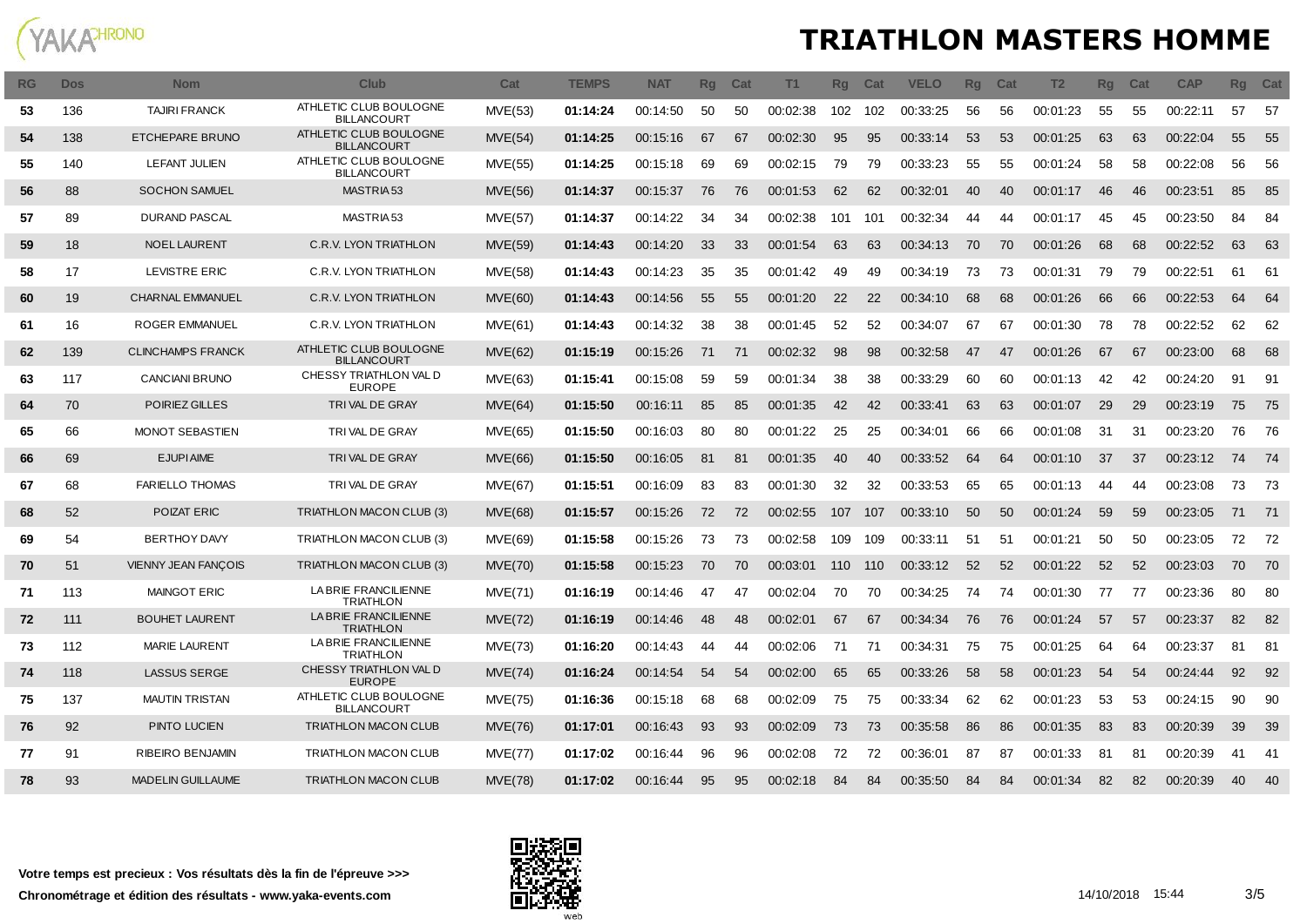

| <b>RG</b>  | <b>Dos</b> | <b>Nom</b>                  | Club                                        | Cat             | <b>TEMPS</b> | <b>NAT</b> | <b>Rq</b> | Cat | T1           | Rq  | Cat | <b>VELO</b>        | Rq | Cat | T <sub>2</sub> | <b>Rq</b> | Cat | <b>CAP</b>   | <b>Rg</b> | Cat  |
|------------|------------|-----------------------------|---------------------------------------------|-----------------|--------------|------------|-----------|-----|--------------|-----|-----|--------------------|----|-----|----------------|-----------|-----|--------------|-----------|------|
| 79         | 106        | LAVERGNE STÉPHANE           | LA BRIE FRANCILIENNE<br>TRIATHLON (2)       | <b>MVE(79)</b>  | 01:17:51     | 00:15:45   | 78        | 78  | 00:02:18     | 82  | 82  | 00:34:11           | 69 | 69  | 00:02:03       | 98        | 98  | 00:23:36     | 79        | 79   |
| 80         | 108        | SALETTES BERNARD            | <b>LABRIE FRANCILIENNE</b><br>TRIATHLON (2) | MVE(80)         | 01:17:51     | 00:15:39   | 77        | 77  | 00:02:28     | 91  | -91 | 00:34:17           | 72 | 72  | 00:01:56       | 97        | 97  | 00:23:35     | 78        | - 78 |
| 81         | 107        | <b>GOBERT DAVID</b>         | LA BRIE FRANCILIENNE<br>TRIATHLON (2)       | MVE(81)         | 01:17:52     | 00:15:47   | 79        | 79  | 00:02:19     | 85  | 85  | 00:34:17           | 71 | -71 | 00:01:53       | 94        | 94  | 00:23:39     | 83        | 83   |
| 82         | 53         | <b>FERRARIERIC</b>          | TRIATHLON MACON CLUB (3)                    | MVE(82)         | 01:17:58     | 00:15:32   | 74        | 74  | 00:02:53     | 105 | 105 | 00:33:09           | 48 | 48  | 00:01:25       | 62        | 62  | 00:25:03     | 96        | 96   |
| 83         | 27         | <b>RIGOLET PIERRE HENRI</b> | U S CRETEIL TRIATHLON                       | MVE(83)         | 01:18:16     | 00:14:37   | 40        | 40  | 00:02:24     | 88  | 88  | 00:34:52           | 79 | 79  | 00:01:29       | 75        | 75  | 00:24:57     | 94        | 94   |
| 84         | 28         | <b>BEAU MARC</b>            | U S CRETEIL TRIATHLON                       | MVE(84)         | 01:18:16     | 00:14:32   | 37        | -37 | 00:02:18     | 83  | 83  | 00.35:05           | 82 | 82  | 00:01:27       | 69        | 69  | 00:24:57     | 93        | 93   |
| 85         | 26         | PROST ROBERT                | U S CRETEIL TRIATHLON                       | MVE(85)         | 01:18:16     | 00:14:58   | 56        | 56  | 00:01:48     | 57  | 57  | 00:35:06           | 83 | 83  | 00:01:28       | 72        | 72  | 00:24:59     | 95        | 95   |
| 86         | 94         | PAQUET PASCAL               | <b>TRIATHLON MACON CLUB</b>                 | MVE(86)         | 01:18:29     | 00:16:43   | 94        | 94  | 00:02:15     | 78  | 78  | 00:35:57           | 85 | 85  | 00:01:36       | 84        | 84  | 00:22:02     | 52        | 52   |
| 87         | 73         | <b>DUBAS MATTHIEU</b>       | TRI SAINT AMAND DUN 18                      | <b>MVE(87)</b>  | 01:18:34     | 00:16:31   | 91        | 91  | 00:02:52     | 104 | 104 | 00:34:52           | 81 | 81  | 00:01:27       | 70        | 70  | 00:22:55     | 66        | 66   |
| 88         | 74         | <b>AURIOL THIERRY</b>       | TRI SAINT AMAND DUN 18                      | <b>MVE(88)</b>  | 01:18:34     | 00:16:30   | 90        | 90  | 00:02:55     | 106 | 106 | 00:34:44           | 77 | 77  | 00:01:32       | 80        | 80  | 00:22:56     | 67        | 67   |
| 89         | 72         | BONNEFILLE JEAN CHRISTOPHE  | TRI SAINT AMAND DUN 18                      | MVE(89)         | 01:18:34     | 00:16:25   | 89        | 89  | 00:02:57     | 108 | 108 | 00:34:52           | 80 | 80  | 00:01:28       | 74        | 74  | 00:22:55     | 65        | 65   |
| 90         | 127        | AUDEBERT JEAN-NOEL          | ASPTT 36 SPORT NATURE                       | MVE(90)         | 01:19:01     | 00:16:16   | 86        | 86  | 00:01:46     | 53  | 53  | 00:36:35           | 94 | 94  | 00:01:41       | 86        | 86  | 00:22:46     | 60        | 60   |
| 91         | 126        | SOARES NICOLAS              | ASPTT 36 SPORT NATURE                       | MVE(91)         | 01:19:01     | 00:16:16   | 87        | 87  | 00:01:51     | 59  | 59  | 00:36:29           | 93 | 93  | 00:01:42       | 87        | 87  | 00:22:46     | 59        | 59   |
| 92         | 128        | FORTUIT GÉRALD              | ASPTT 36 SPORT NATURE                       | MVE(92)         | 01:19:02     | 00:16:19   | 88        | 88  | 00:01:43     | 51  | 51  | 00:36:41           | 95 | 95  | 00:01:37       | 85        | 85  | 00:22:45     | 58        | 58   |
| 93         | 67         | DAVOUST FABRICE             | TRIVAL DE GRAY                              | MVE(93)         | 01:19:12     | 00:16:11   | 84        | 84  | 00:01:53     | 61  | 61  | 00:33:31           | 61 | 61  | 00:01:13       | 43        | 43  | 00:26:27     | 97        | 97   |
| 94         | 29         | <b>GRAVELLE PHILIPPE</b>    | U S CRETEIL TRIATHLON                       | MVE(94)         | 01:20:22     | 00:14:44   | 46        | 46  | 00:02:21     | 87  | 87  | 00:34:48           | 78 | 78  | 00:01:28       | 73        | 73  | 00:27:03     | 98        | 98   |
| 95         | 65         | SABLAYROLLES CEDRIIC        | TRI. M. A. Y                                | <b>MVE(95)</b>  | 01:21:21     | 00:16:47   | 98        | 98  | 00:02:20     | 86  | 86  | 00:36:13           | 91 | 91  | 00:01:50       | 89        | 89  | 00:24:13     | 86        | 86   |
| 96         | 63         | <b>MAMET CYRIL</b>          | TRI. M. A. Y                                | <b>MVE(96)</b>  | 01:21:21     | 00.17:02   | 101       | 101 | 00:02:01     | 68  | 68  | 00:36:12           | 89 | 89  | 00:01:55       | 96        | 96  | 00:24:14     | 89        | 89   |
| 97         | 62         | <b>MISSIAEN DENIS</b>       | TRI. M. A. Y                                | <b>MVE(97)</b>  | 01:21:21     | 00:16:54   | 99        | 99  | 00:02:13     | 76  | 76  | 00:36:13           | 90 | 90  | 00:01:51       | 92        | 92  | 00:24:14     | 88        | 88   |
| 98         | 64         | <b>TISSIER LAURENT</b>      | TRI. M. A. Y                                | MVE(98)         | 01:21:22     | 00:16:34   | 92        | 92  | 00:02:31     | 97  | 97  | 00.36.13           | 92 | 92  | 00:01:53       | 93        | 93  | 00:24:14     | 87        | 87   |
| 99         | 134        | <b>JULIER DOMINIQUE</b>     | A.N.S.A                                     | <b>MVE(99)</b>  | 01:28:59     | 00:19:10   | 104       | 104 | 00:02:28     | 90  | 90  | 00:38:23           | 99 | 99  | 00:01:51       | 91        | 91  | 00:27:10     | $103 -$   | 103  |
| 100        | 131        | <b>KNAUSS THIERRY</b>       | A.N.S.A                                     | <b>MVE(100)</b> | 01:29:00     | 00:19:08   | 103       | 103 | 00:02:36     | 100 | 100 | 00:38:15           | 96 | 96  | 00:01:55       | 95        | 95  | 00:27:08     | 99        | 99   |
| 101        | 135        | <b>ROBIC GILLES</b>         | A.N.S.A                                     | MVE(101)        | 01:29:00     | 00:19:04   | 102       | 102 | 00:02:42     | 103 | 103 | 00:38:17           | 97 | 97  | 00:01:51       | 90        | 90  | 00:27:09     | 102 102   |      |
| 102        | 132        | <b>FABRY ERIC</b>           | A.N.S.A                                     | MVE(102)        | 01:29:00     | 01:00:03   | 110       | 110 | 00:00:01     | 3   | 3   | $\pmb{\mathsf{x}}$ |    |     | 00:40:13       | 106       | 106 | 00:27:09     | 101 101   |      |
| 103        | 133        | <b>VALTAT DANIEL</b>        | A.N.S.A                                     | MVE(103)        | 01:29:00     | 00:19:11   | 105       | 105 | 00:02:33     | 99  | 99  | 00:38:21           | 98 | 98  | 00:01:49       | 88        | 88  | 00:27:08     | 100 100   |      |
| <b>DNF</b> | 96         | <b>FREREJEAN LUC</b>        | <b>BESANCON TRIATHLON</b>                   | MVE()           | <b>DNF</b>   | X          |           |     | $\mathsf{x}$ |     |     | $\mathsf{x}$       |    |     | $\mathsf{x}$   |           |     | $\mathsf{x}$ |           |      |